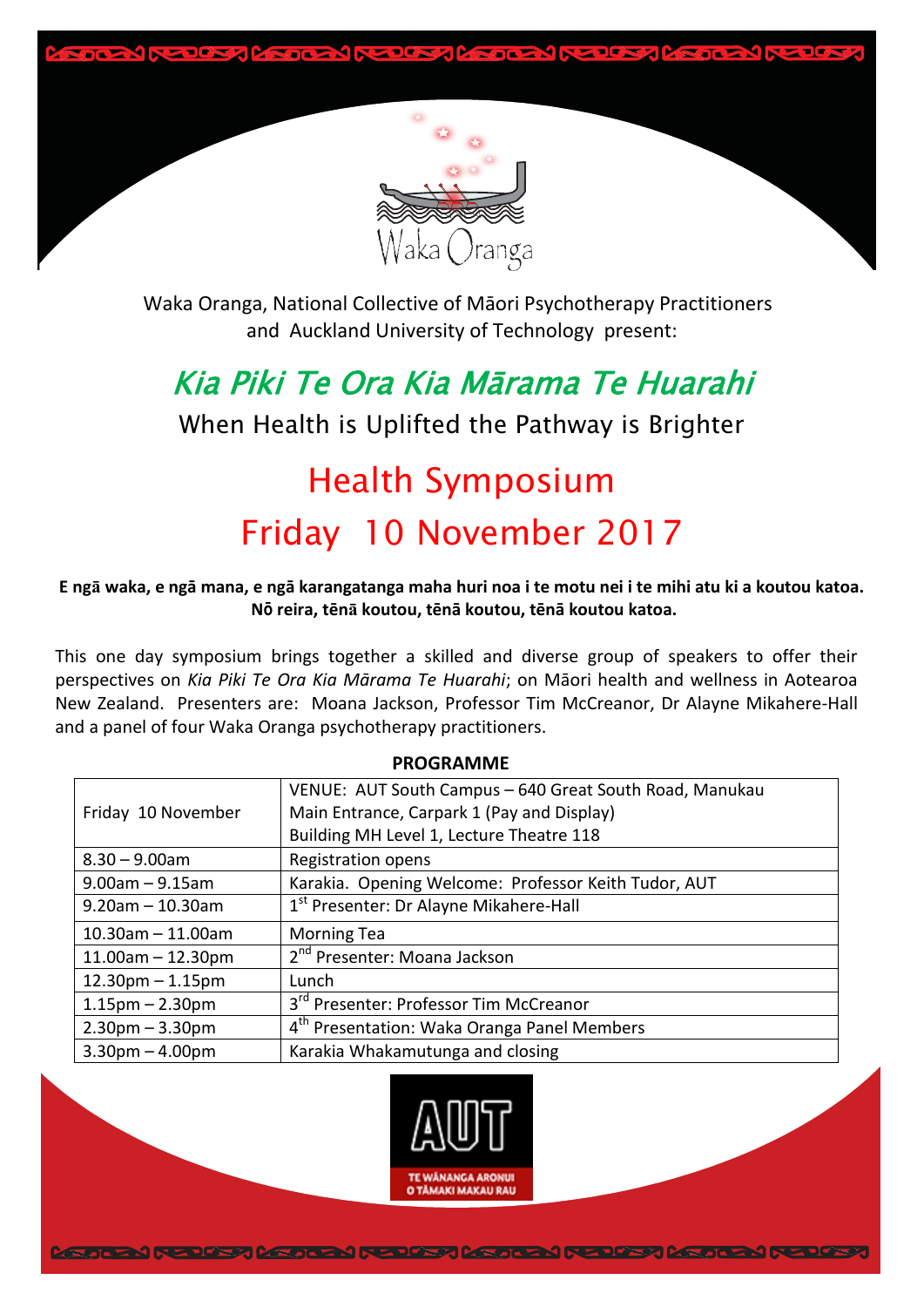



### **Moana Jackson**

Ngāti Kahungunu, Rongomaiwahine and Ngati Porou. Lawyer, Chairperson for Matike Mai Aotearoa. Moana is highly regarded throughout Māoridom and mainstream Aotearoa for his measured and important contribution in the struggles of the Māori people. Moana has recently co-chaired a major Working Group that was charged with developing a new constitution for Aotearoa based on the Treaty of Waitangi. He has also had extensive involvement in health issues in Aotearoa and overseas ensuring proper and appropriate health care and management for Indigenous peoples.

### **Professor Tim McCreanor**

A senior researcher at SHORE and Whāriki Research Centre, at Massey University in Auckland. Tim's broad public health orientation and interest in the social determinants of health and wellbeing provide a platform for social science projects that support and stimulate social change. His research seeks to foreground, critique and redress the mechanisms of talk, text and other forms of communication that operate to produce, maintain and naturalise the disparities, exclusions and inequities so evident in our society. Tim is a founding member of STIR and Tāmaki Tiriti Workers.

### **Dr Alayne Mikahere-Hall**

Ngāti Whatua, Te Rarawa, Tainui and Pākehā descent. Alayne is a health researcher with Taupua Waiora Centre for Māori Health Research, AUT. Her research interests include Māori and indigenous health, family violence, psychological and emotional trauma in children and adults, suicide interventions, cultural safety and workforce development. Alayne will present on her research interest where she is currently investigating a contemporary Māori attachment theory utilizing *tūhono* and related concepts such as *tūhonotanga* to shape trauma informed interventions for mokopuna Māori. This research offers a distinctive Māori and uniquely indigenous approach for understanding the nature in which healthy whānau relationships are fostered within a whakapapa social systems construct. Alayne is a founding member of Waka Oranga, a Registered Psychotherapist and a member of the NZ Association of Psychotherapist (NZAP).



### **Te Runanga o Waka Oranga**

**Margaret Poutu Morice – Ngāti Porou** is a founding member of Waka Oranga and a past rūnanga member. Margaret is a clinical educator for the psychotherapy training programme at AUT. She has worked to advance a Tiriti o Waitangi based model of psycho-therapy practice for all New Zealanders. Margaret will lead the discussions on behalf of the Waka Oranga panelists to speak to the symposium theme.

**Cherry Pye - Ngāti Ranginui, Ngaiterangi** is a founding member and current Treasurer of Te Rūnanga. A member of NZAP, Cherry trained in psychotherapy in the early 1990's and

works in private practice in Wellington and the Kapiti Coast. Weaving together the lived experience of wairuatanga and the transformative healing power of aroha, Cherry will convey how Papatuanuku and the western model of attachment theory come together as a Maori model of psychotherapy relevant for the 21st Century.

**Anna Fleming – Ngāpuhi, Tūhoe** is current Secretary of Te Rūnanga o Waka Oranga. A social worker for over ten years, Anna trained at AUT and graduated with a Master of Psychotherapy in 2017. Anna's approach combines her working and personal experiences, focusing on developmental theory particularly from an indigenous Māori perspective. Her presentation will explore the structures within Te Ao Māori that support healthy development and consider the social and legislative processes which affect particularly tamariki and their whanau.

**Wiremu Woodard - Tūhoe** is a founding member and current chair of Te Rūnanga. Wiremu presents Te Whare Kākano - the intersection between clinical and ecological distress. Between 1840 and 1896 the Māori population fell from around 100,000 to 40,000. This rapid decline mirrored a paralleled destruction of wild habitat spaces. The death of ecological and cultural diversity is a direct consequence of imperial colonial project. As global warming and economic calamity ripple across the face of the planet Māori and other indigenous people are again at the frontline of these issues. Wiremu's kōrero is a reflection on the suffering and distress of indigenous peoples as it presents in clinical spaces - the voices of a dying world.